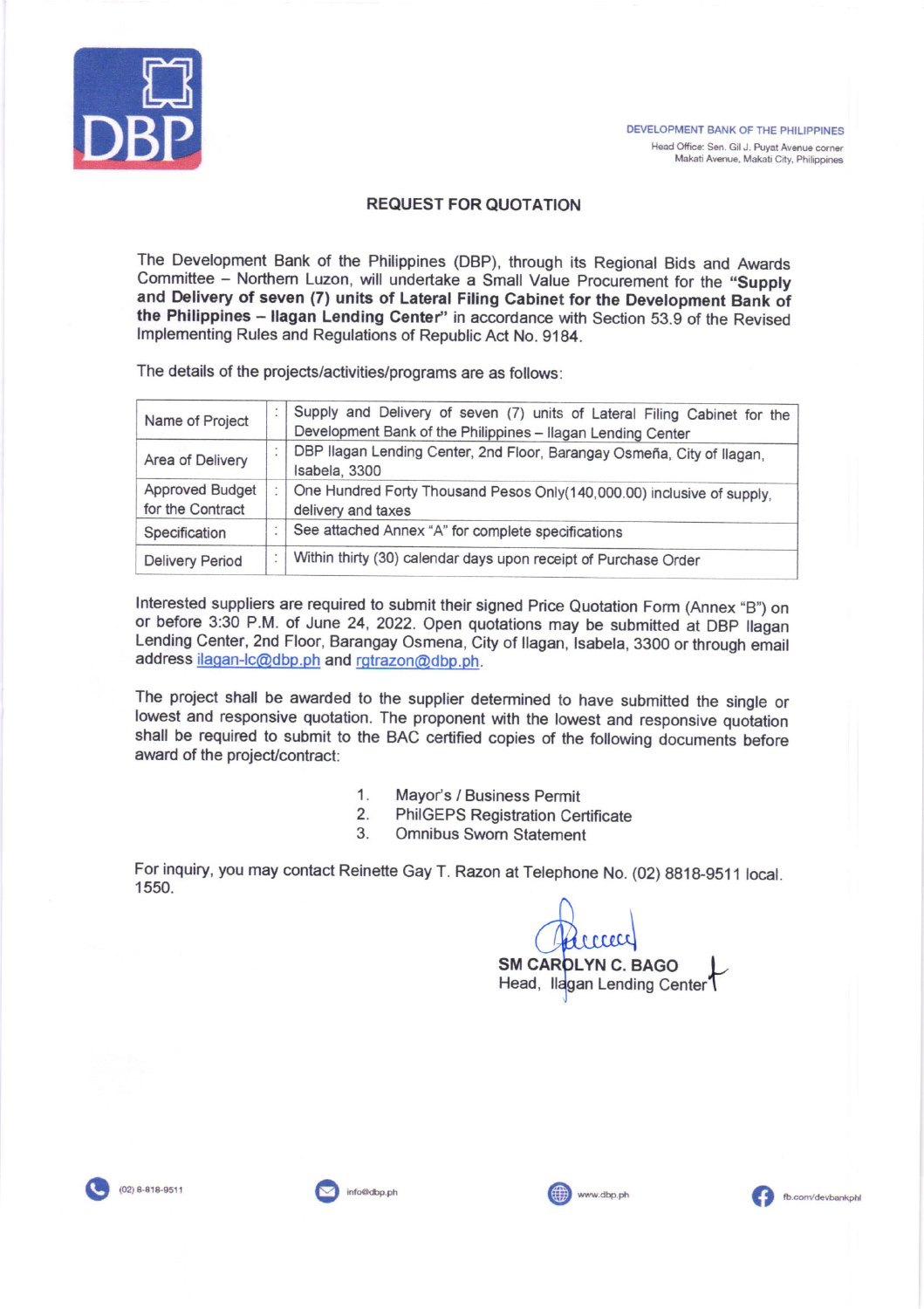## TECHNICAL SPECIFICATIONS



### Lateral Filing Cabinet (3 layer)

| Description | Three (3) drawers, cold-rolled steel plate, gauge #20, packed<br>with polyfoam inner lining and multi-layer. Surface treatment<br>with durable epoxy powder and powder coating finished, and<br>with central lock mechanism. |
|-------------|------------------------------------------------------------------------------------------------------------------------------------------------------------------------------------------------------------------------------|
| Color       | <b>Light Gray</b>                                                                                                                                                                                                            |
| Dimensions  | 900 mm (L) x 450 mm (W) x 1060 mm (H)                                                                                                                                                                                        |
| <b>Note</b> | Design should be the same or similar as the attached photo.                                                                                                                                                                  |